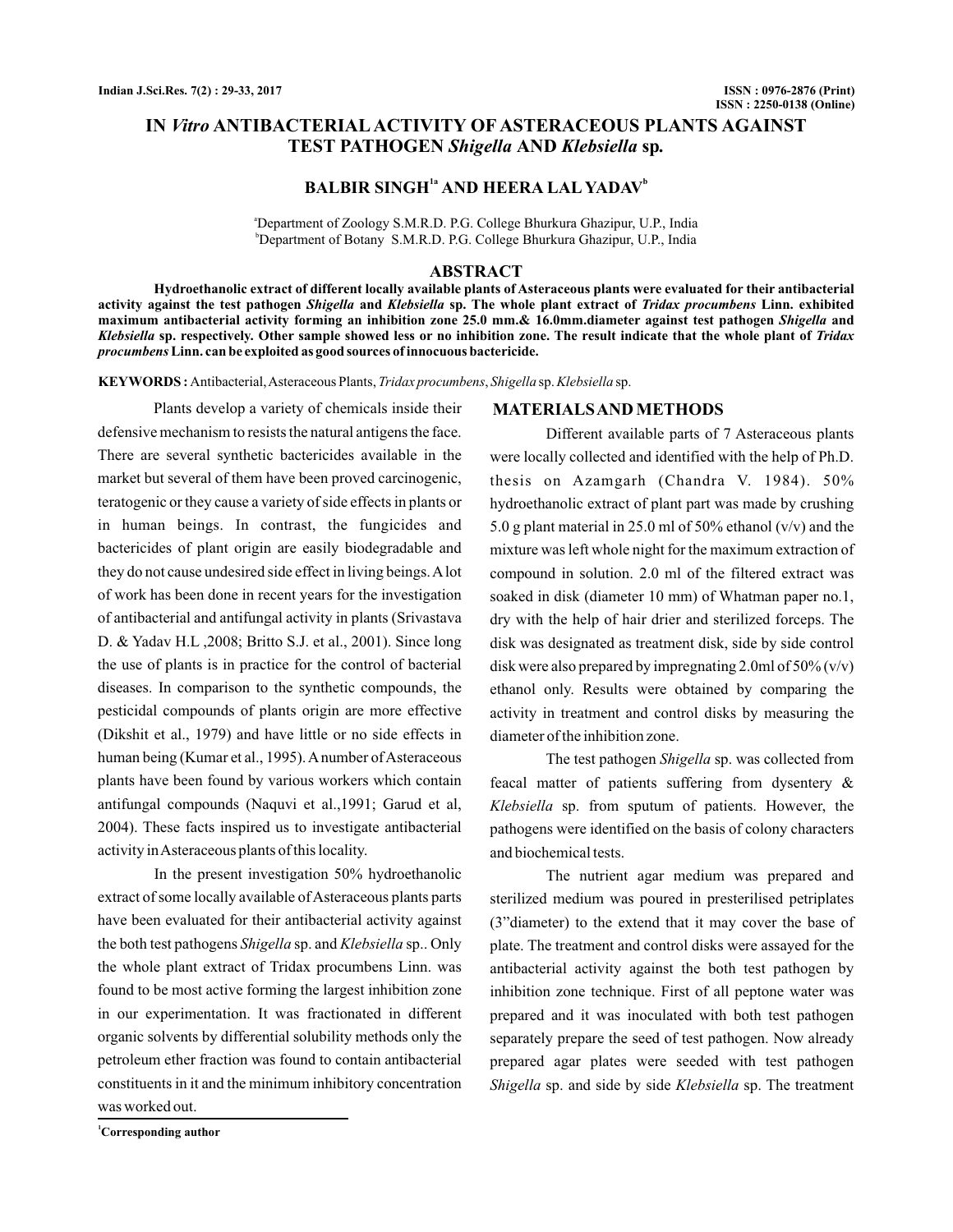disk and control plates were incubated at 37±1ºC for 48 hours.

The compounds in the impregnated treatment disks gradually diffused into the medium where the compound(s) present in the disks had antibacterial activity they inhibited the test pathogen of the seeded agar plates and an inhibition zone around the disk was formed. On the other hand no zone was formed around the inactive treatment disks. Similarly, inhibition zone was not formed around the control disks. The diameter of inhibition zone in each plate was measured in perpendicular directions and mean value was recorded in (Table-1).

The hydroethanolic extract of active plant parts was fractionated by 'Differential Solubility Method'. It is the general principle that different organic solvents have different polarity i.e. efficiency of dissolve specific compounds into them. On the basis of this principle the hydroethanolic extract of active plant parts was treated with different organic solvents one by one. The non-polar solvent used first and then other solvents were used in increasing order of polarity i.e. in the order of petroleum ether, benzene, carbon tetrachloride, chloroform, acetone and finally methanol to fractionate the compounds in different fractions. All the fraction were tested for antibacterial activity against the both test pathogens by the usual inhibition zone technique and the result were tabulated in (Table-2).

To prepared different concentration of the constituents of the active fraction, the solvent of the active fraction are evaporated at the room temperature. The remained was weighted on a chemical balance and again dissolved in a known volume of the solvent (10% methanol) to get a known concentration of the active fraction. To find out the MID for one loopful of inoculum of the test pathogen, Whatman No.1 paper disks (5.0mm diameter) were taken (as per performance standards for antimicrobial disk susceptibility tests; Fourth Edition, National Committee for Clinical Laboratory Standards, Vol. 13 No. 24, 1993). These disks were weighed on chemical balance and to the weight of these disks 2mg., 3mg., 5mg., 7mg., 9mg.,12mg.,14mg and 15 mg. of the constituents of solvent ether fraction were impregnated separately. These impregnated disks carrying

measured amounts of active fraction constituents (i.e. 2, 3, 5, 7, 9, 12, 14, and 15mg.) were aseptically placed equidistantly on a presterilised and 'seeded' nutrient agar plate, on the surface of the medium. The disks were gently pressed on the medium surface with the help of a sterilized forceps so that the disks may come in complete contact of the medium. Allowed the plate to stand at room temperature for 30 minutes (pre diffusion time) and then it was incubated for 72 hours at 37±1ºC . Observations were made 12 hourly for MID and inhibition zone recorded in (Table-3).

### **RESULTSAND DISCUSSION**

Different available Asteraceous plants and parts were screened for their antibacterial activity. The results have been recorded in table-1, where names of the plants are arranged alphabetically.

Out of different parts of plant screened the hydroethanolic extract of the Tridax procumbens Linn. exhibited most antibacterial activity against both test pathogens. It is useful to screen all the available plant parts to obtain the knowledge about the distribution of bactericidal factor in a plant. The use of 50% ethanol has been made in the present work which ensures extraction of maximum compounds (ethanol and water have maximum polarity) as well as facilitates further purification of active ( Dhar et al., 1968).Aqueous extracts or expressed juices may to their efficiency due to degradation of active constituents by continued enzymatic activity.

Several workers first isolated different compounds from the plants and then their antimicrobial activity were tested in vitro (Cottiglia et al., 2004; Rahaman. M. M. & Gray A.I. 2002). Another aspect is that some workers first isolated the antimicrobial activity of plants and if they were found antimicrobial activity then fractionation was done and each fraction was assayed against the test pathogen to find out the active fraction (Sukul and Chaudhuri; 2001). In present investigation the hydroethanolic extract of Tridax procumbens Linn. was found to contain antibacterial activity and it was fractionated by differential solubility method , after fractionation of hydroethanolic extract in different organic solvents, each fraction was assayed against the both pathogens. Only the petroleum ether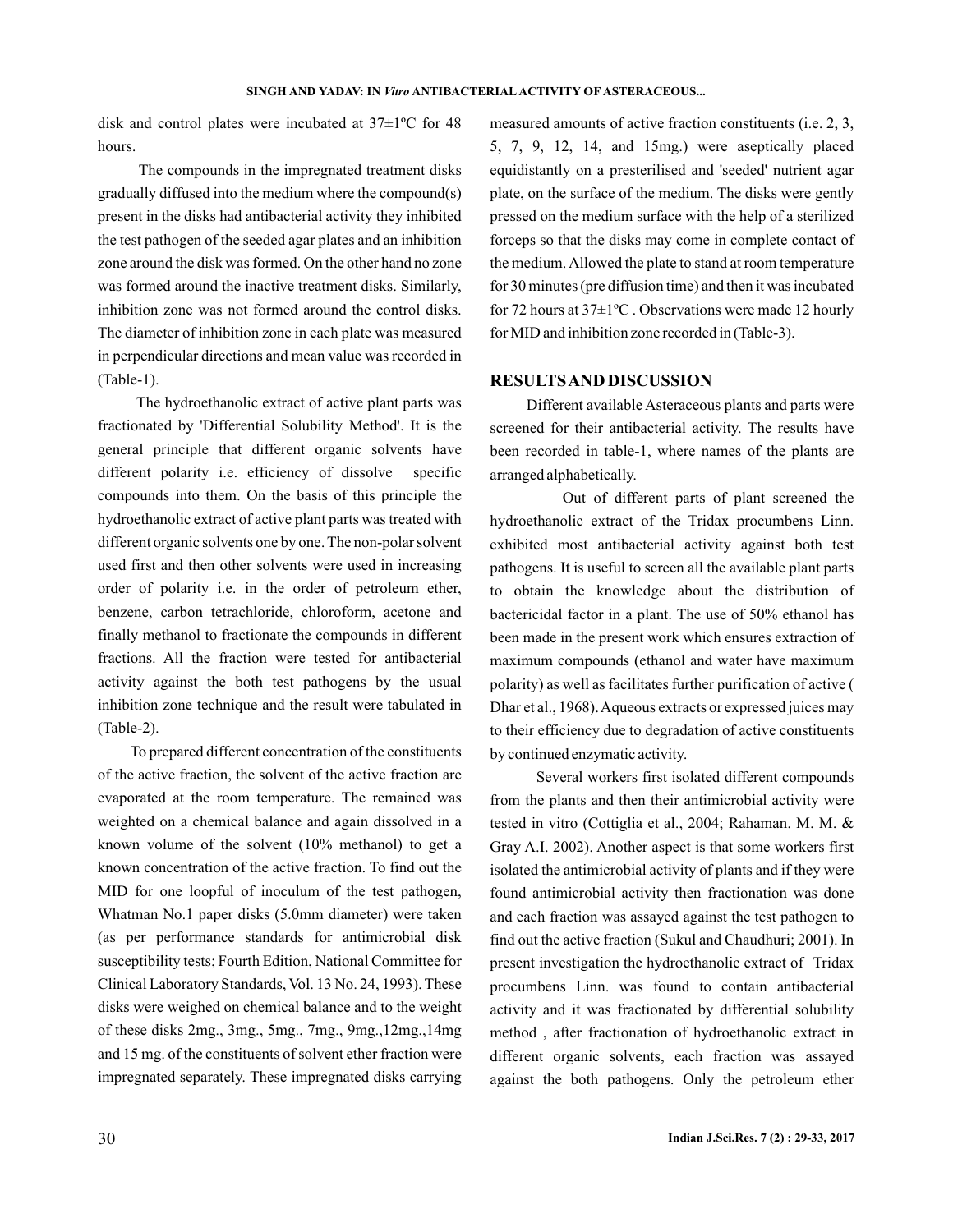fraction was found to possess antibacterial activity.

Several compounds of different plants parts have been reported by different workers to shows antimicrobial activities at minimum inhibitory concentration (MICs) in the range 25-127 micro g/ml (Rahman and Gray, 2002; Austin et al., 2003). In the present study emphasis has been given to find out the minimum inhibitory dose (MID) by the inhibition zone technique. In this technique the concentration of compounds decreases gradually as it diffuses out from the sensitivity disk to the periphery. Though the disks impregnated with 2,3,5,7,9,12,14 and 15mg contents of active fraction formed inhibition zones around them, all the zones except 14mg disk-zone in seeded plate of test pathogen Shigella sp. and 15mg disk-zone in seeded plat of test pathogen Klebsiella sp. were gradually invaded by the test pathogen after 24 hrs. However zone

around 14mg and 15mg disks persisted and remained unaffected by the test pathogen Shigella sp. and Klebsiella sp. respectively throughout the experimentation period (72 hrs.). It was concluded that the 7,9 and 12mg disks were bacteriostatic upto 24 hrs. only but 14mg disk proved bactericidal against Shigella sp. during 72 hrs. and 7,9&14mg disks were bacteriostatic upto 24 hrs. only but 15mg disk proved bacteriostatic during the experimention period (72hrs.) against *Klebsiella* sp. (Table-3), one loopful inoculum was taken to seed  $3\Box$  diameter nutrient agar plate. Here, it is required to mention that after seeding the nutrient agar plate the number of bacteria would increase on the medium surface and it is difficult to count their exact numbers, although Skinner (1955) has mentioned that the efficacy of antibiotics depends upon the number of bacteria they have to act on. However, to fix the exact dose requires

**Table 1: The Diameter of Inhibition Zone in Each Plate Was Measured in Perpendicular Directions and Mean Value Was Recorded**

| <b>Sl. No.</b> | <b>Name of Plants</b>           | <b>Plants Part</b> | <b>Diameter of Inhibition Zone (mm)</b> |                |
|----------------|---------------------------------|--------------------|-----------------------------------------|----------------|
|                |                                 |                    | Shigella sp.                            | Klebsiella sp. |
| 1.             | Ageratum conyzoides Linn.       | Whole Plant        | 00.0                                    | 14.0           |
| 2.             | Blumea lacera D.C.              | Leaf               | 15.0                                    | 15.0           |
| 3.             | Launaea nudicaulis Hook.f       | Leaf               | 16.0                                    | 00.0           |
| 4.             | Partheniumhysterophorus Linn    | Leaf               | 12.0                                    | 15.0           |
| 5.             | Tagetes erecta Linn.            | Inflorescence      | 00.0                                    | 12.0           |
| 6.             | Tridax procumbens Linn          | Whole Plant        | 25.0                                    | 16.0           |
| 7.             | <i>Xanthium strumarium</i> Linn | Leaf               | 00.0                                    | 00.0           |

| Table 2: Antibacterial Activity in Different Fractions of Whole Plant Extraction of Tridax procumbens Linn |  |  |  |
|------------------------------------------------------------------------------------------------------------|--|--|--|
|------------------------------------------------------------------------------------------------------------|--|--|--|

| Sl.No. |                                              | <b>Inhibition Zone(mm.)</b> |                |
|--------|----------------------------------------------|-----------------------------|----------------|
|        | Different fraction of the active plant parts | Shigella sp.                | Klebsiella sp. |
| 1.     | Petroleum ether                              | 30.0                        | 26.0           |
| 2.     | Benzene                                      | 00.0                        | 00.0           |
| 3.     | Carbon tetrachloride                         | 00.0                        | 00.0           |
| 4.     | Chloroform                                   | 00.0                        | 00.0           |
| 5.     | Acetone                                      | 00.0                        | 00.0           |
| 6.     | Methanol                                     | 00.0                        | 00.0           |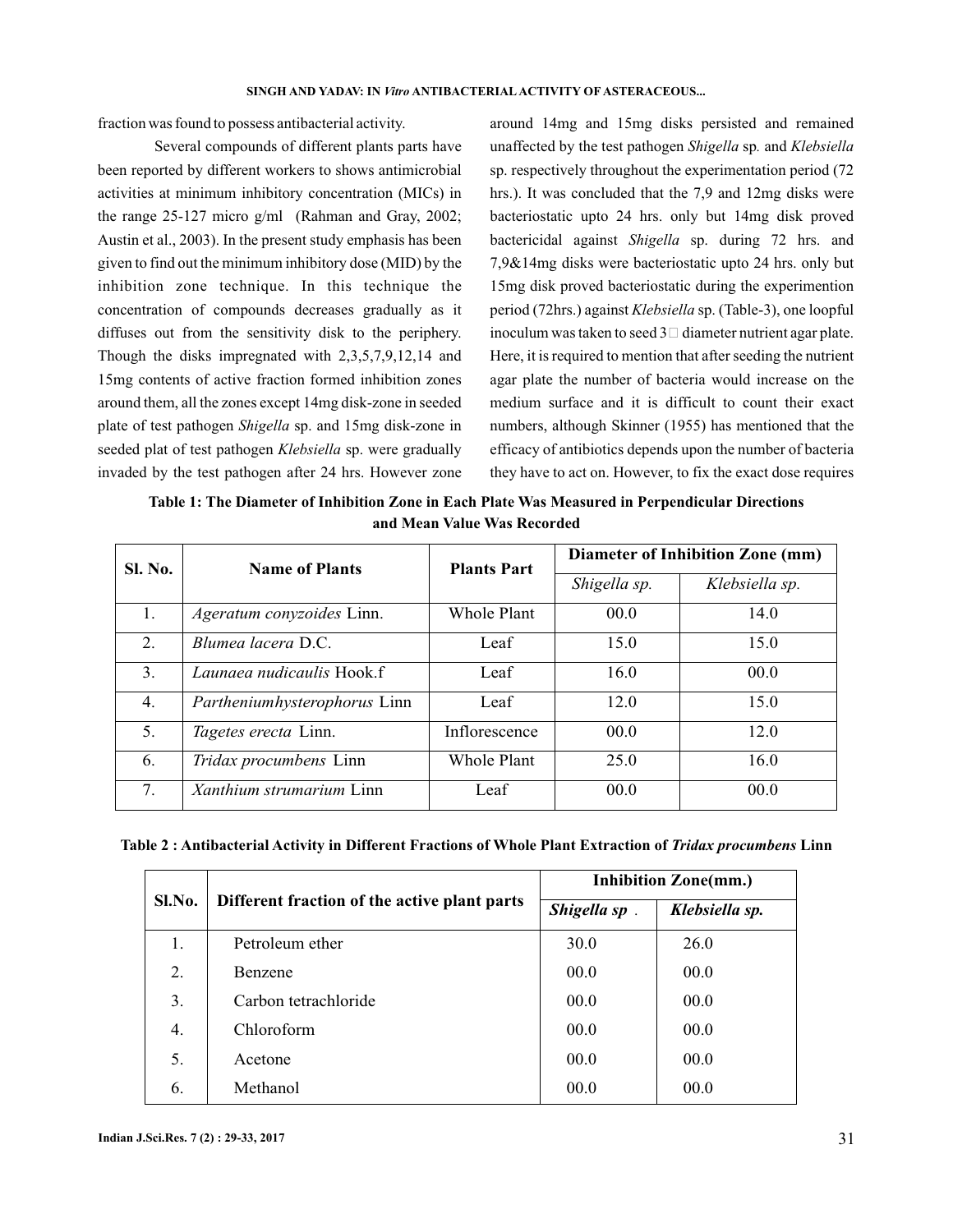#### **SINGH AND YADAV: IN Vitro ANTIBACTERIAL ACTIVITY OF ASTERACEOUS...**

| S.No.            | <b>Hours</b> | <b>Observation</b>                                                                     |
|------------------|--------------|----------------------------------------------------------------------------------------|
| 1.               | $12$ hrs.    | Zones were indistinct                                                                  |
| 2.               | $24$ hrs.    | Zones started to appear in 7, 9, 12, 14 $\&$ 15 mg. No zone were formed around 2,      |
|                  |              | $3, &$ 5mg. disks.                                                                     |
| 3.               | 36 hrs.      | The zones around 7, 9, 12, 14 & 15 become distinct and clearly visible. 2, 3, and      |
|                  |              | 5 mg. disks did not affect the test pathogens.                                         |
| $\overline{4}$ . | 48 hrs.      | Invasion of bacteria started in the zone around 7, 9, and 12 mg. disks. Zone around    |
|                  |              | 14 and 15 mg. disks were unaffe cted and 2, 3, and 5 mg. disks still remained          |
|                  |              | incapable to form any zone.                                                            |
| 5.               | $60$ hrs.    | Zone around 15 mg. disk remained unaffected. The zone around 7, 9, 12 $&$ 14           |
|                  |              | mg. disks were invaded by the test pathogen <i>Klebsiella spp</i> . but zone around 14 |
|                  |              | mg. disk remained unaffected in the test pathogen Shigella spp. seeded plate.          |
| 6.               | 72 hrs.      | Zone of 15 mg, disk still remained unaffected. The zone around 7, 9, 12 $\&$ 14 mg.    |
|                  |              | disks were vigorously invaded by the test pathogen but the zone of 14 mg. disk         |
|                  |              | still remained unaffected in the test pathogen Shigella spp. seeded plate. No zone     |
|                  |              | around 2, 3, and 5 mg disk.                                                            |

### **Table 3 : 12 Hourly Observation of Inhibition Zones Around Treatment Disks of Different Strengths in Klebsiella spp. and Shigella spp seeded Plates**

further investigations. In the present study first time reported active fraction of Tridax procumbens Linn. having strong bactericidal activity and broad antibacterial spectrum at MID.

## **ACKNOLEDGEMENTS**

The authors are thankful to the Dr. A.R.Saxena, Head Department of Botany D.A.V. PG College Azamgarh for providing all facilities and inspiring cooperation during the course of study.

## **REFERENCES**

- Austin A., Jegadeesan M. and Gowrishankar R.; 2003. Antimicrobial activity of Hemisesmus indicus vas. indicus R. Br. against human isolates of Helicobacter pylori, Natural Product Sciences, **9**  $(1),1-3.$
- Britto S. J. and Senthikumar S., 2001, Antibacterial activity of Solanum incanum L. leaf exract, Asian Journal of Microbiology, Biotechnology and Environmental Science,  $3(1-2)$  65-66.
- Chandra V., 1984. Flora of Azamgarh District (Tehsil- Mau, Sadar and Phoolpur) Ph.D. Thesis, Deptt. of Botany, Gorakhpur University, U. P.,India.
- Cottiglia F., Dhanapal, Sticher O., Heilimann J.; 2004. New chromanone acids with antibacterial activity from Calophyllum brasiliensis. Journal of Natural Product, **67** (4), 537-541.
- Dhar M.L., Dhar M.M., Dhawan S.N., Mehrotra B.N., Srimal R.C. and Tandon J.S., 1973.
- Dikshit Anupam, Saxena A.R. and Dixit S.N.; 1979. Antibacterial assay of some natural products. Nat. Acad. Sci. Letter, India, 2(5): 169-170.
- Garud A., Prakash A.O., Garud A.B., Garud S., 2004. Formulation and evaluation of herbal disinfectant preparation from Tridax procumbens, Antiseptic (12) 562-566. **101**
- Kumar A., Roy S.K., Saxena D.C. and Saxena A.R.; 1995. In vitro control of Escherichia coli by herbal treatment. Neo Botanica  $3(1+2)$  1-2.
- Naquvi S.A.H., Vohra S.B. and Khan M.S.Y.; 1991. Antibacterial, antifungal and antihelminthic studies of Artemisia scoparia. Herba hungarica (3):54-60. **30**
- Skinner F.A., 1955. Antibiotics, 626-725 in Peach K. and Tracey M.Y. (eds) Modern methods of plant analysis volume III, Springer-verlog. Berling(Germany) Heidelgerg, 761.